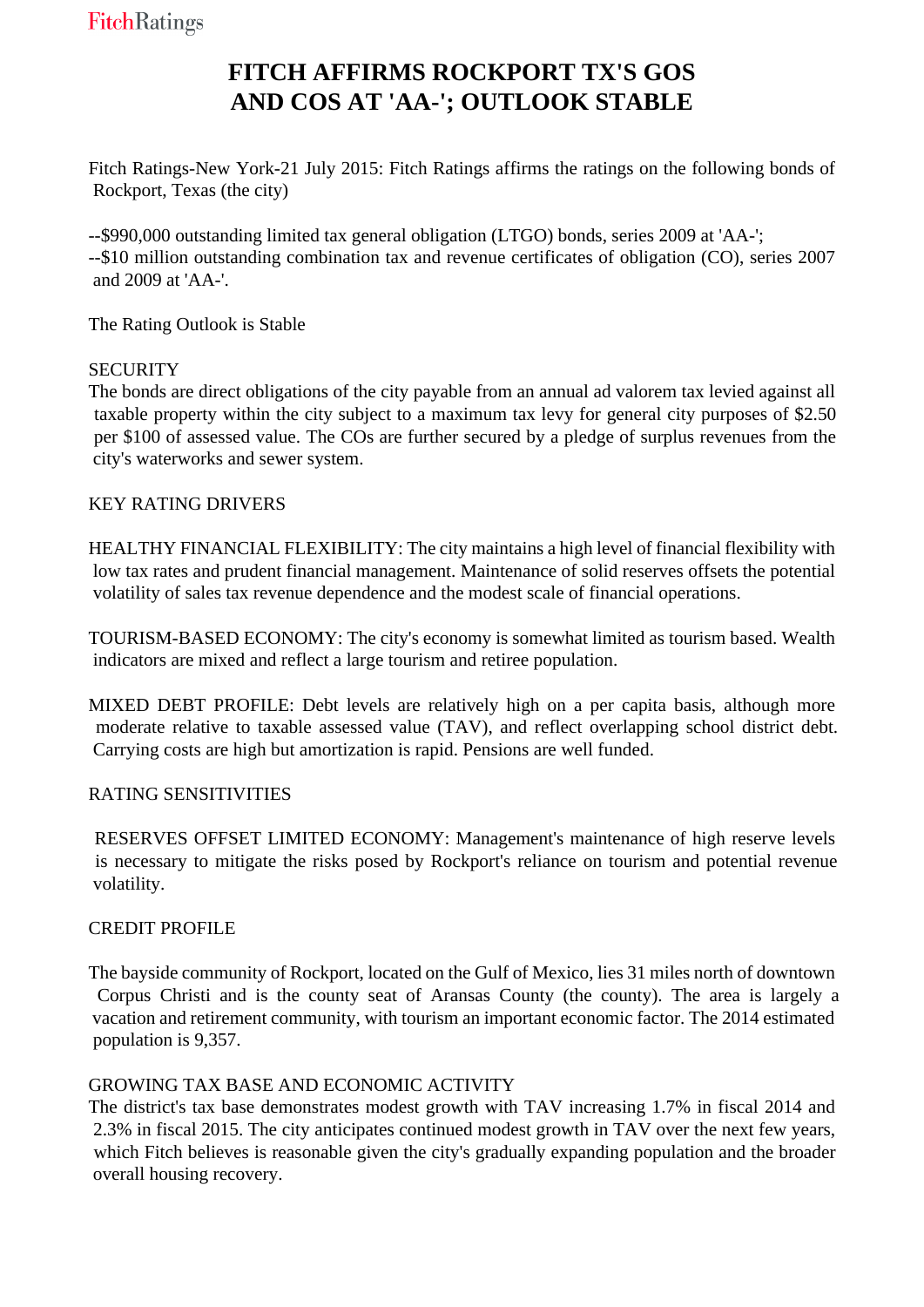Notable real estate developments in the area include two large vacation home subdivisions titled the Islands of Rockport and the Reserve at St. Charles Bay. Tourism activity is also expanding, as evidenced by hotel occupancy tax collections (11% of total 2014 general fund revenues) that have rebounded after experiencing a drop in fiscal 2009. Since 2009, hotel occupancy taxes have experienced average growth of 7.1% as a result of the building of additional hotels and improved tourism activity.

## SOLID FINANCIAL POSITION; MODEST SCALE

Fitch notes positively the city's adoption in 2013 of a formal fund balance policy equal to 180 days of operations (approximately 49% of spending). Maintenance of sound reserves is important given the city's reliance on inherently volatile sales tax revenues and a relatively small dollar amount of reserves. Although property taxes are the city's main revenue source, accounting for nearly 40% of total general fund revenues, sales tax revenue is the second largest revenue source. Total governmental sales tax collections stumbled slightly due to recessionary pressure from 2008 to 2009, but 2014 was a record collection year with an increase of 8.7% from the year prior. With recent positive operating performance, the city is close to reaching its fund balance target at approximately 170 days (44% of spending in fiscal 2014). Management hopes to achieve its targeted reserve level over the next few years.

Recent financial operations have varied with a general fund deficit in fiscal 2013 resulting in large part from a one-time payment to close a deficit in the Beach Park Fund. Beginning in fiscal 2014, the Navigation District took over the Beach Park Fund from the city. Fiscal (FY) 2014 ended with a \$221,000 operating surplus (after transfers), raising the unrestricted fund balance to \$3 million or 43.5% of spending. FY 2015 is budgeted to increase fund balance by \$35,000 or 0.9%. However, the city currently projects that the actual surplus will be higher due to better-than-budgeted revenues. Preliminary FY 2016 budget discussions indicate a balanced performance.

The general fund receives a high level of transfers from the city's historically profitable utilities and natural gas funds. These transfers represent reimbursements for services rendered and are calculated annually based on a formula created by management. Reimbursements from these funds were attributable for 15.1%, or \$930,000, of general fund revenues in FY 2014.

### MIXED DEBT PROFILE

High debt per capita of \$5,198 reflects in part significant overlapping debt of the local school district and the relatively small year-round population. Debt to market value is more moderate at 3.6%. Although carrying costs make up a high 29.8% of governmental fund spending, of these costs, debt service costs includes debt that is supported by the city's waterworks and sewer system.

Fitch believes these costs are offset by the city amortizing its debt at a rapid pace (71.4% retired within the next 10 years).

In FY 2014 and 2015, the city issued combination tax and revenues certificates and general obligation bonds (not rated by Fitch) to fund projects related to the water/sewer and park system and refund prior debt. Both series are payable from the city's ad valorem tax and are further secured by excess revenues from the city's waterworks and sewer system.

The city participates in the CSME Texas Municipal Retirement System (TMRS) and the city fully funds the annual required contribution (ARC), resulting in a solid 85.4% funded position as of Dec. 31, 2013. Fitch does not believe that the plan will create future funding pressure for the city. The city's other post-employment benefits (OPEB) pay-go cost is budgeted annually and is subject to annual appropriation.

Contact: